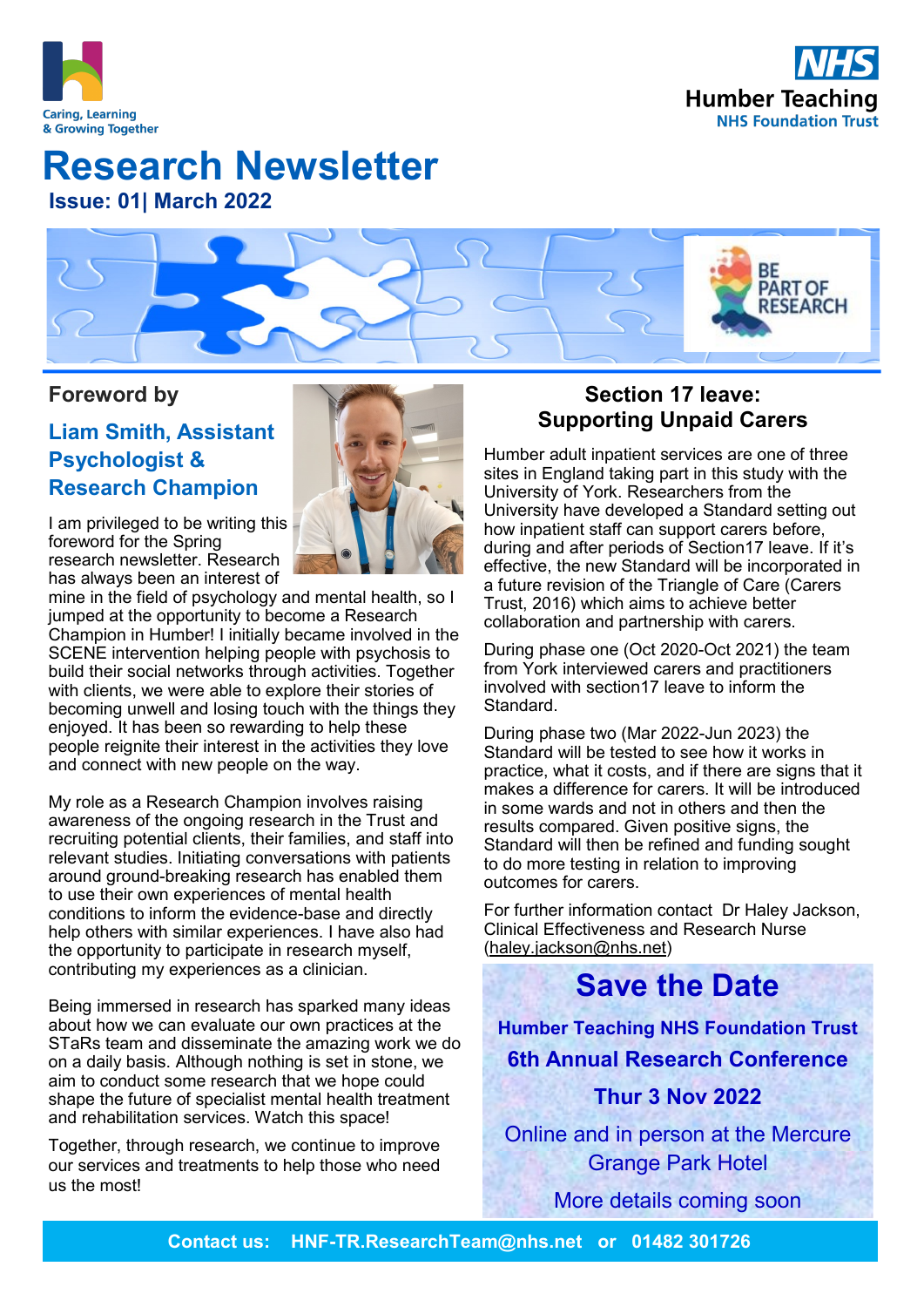# **Successful NIHR Grant**

### **CONIFA: Co-design Of Nature-based Interventions For children with ADHD**

We were delighted to find that funding through the NIHR's Research for Patient Benefit (RfPB) programme was confirmed this month for a study which will be conducted in our region. Dr Hannah Armitt, a member of our Trust's Research team is co-leading this alongside Dr Pete Coventry (University of York). The study will involve working with families and professionals to co-produce a nature-based intervention for children with Attention Deficit Hyperactivity Disorder (ADHD) and their families.

Hannah is working closely with colleagues at the Child Orientated Mental Health Intervention Centre (COMIC) based at The

University of York as well as colleagues from The Wildlife Trusts, ADHD Foundation and family representatives to ensure the study is a success.



Children with ADHD can have difficulties with

excessive activity, attention and problems controlling behaviour. They can also be highly creative, energetic and dynamic. Early intervention to develop skills to support these difficulties can be helpful for mental wellbeing, relationships, educational and working opportunities. Engaging with nature has been shown to reduce these symptoms and have a positive impact on children's mental health.

This study will co-design a nature based intervention for children with ADHD. The intervention will be based on the Five Ways to Wellbeing (Connect, Be Active, Take Notice, Learn and Give), an evidence based public health campaign. It will be developed with



The Wildlife Trusts who have experience developing large nature based campaigns as well working with parents, young people and professionals.

We will be seeking families with children and young people between the ages of 5-11 who have an ADHD diagnosis and professionals who work with children and young people with ADHD to take part in this study. There will be the opportunity to take part in fun, nature-focused wildlife workshops to help us produce this intervention. If you are interested please contact [Hannah.armitt@nhs.net](mailto:Hannah.armitt@nhs.net)

# NIHR | National Institute

### **COVID-19 Research**

**Message from** 

**Chief Investigators of the ISARIC4C's Clinical Characterisation Protocol (CCP-UK) study**.

"Our study has been incredibly successful …… provided dynamic data in near real time to policy makers, characterised COVID-19 disease in adults and children, described the magnitude and variation of hospital acquired infection by site and region, and developed tools to identify people most at risk of deterioration and death We'll continue to summarise our outputs on the study website: [https://isaric4c.net/](https://isaric4c.net/outputs) [outputs](https://isaric4c.net/outputs)

Although the COVID-19 pandemic is far from over, the primary objectives of this study have now been met…..we return to a state of hibernation in readiness for future outbreaks or other events of public health importance.

It is important to note that the study is not closed. The CCP remains in place as a "sleeping" protocol to activate in the event of any new threat.

We would like to thank you all for the diligence and humanity with which you approached this work, and for all that you have achieved to help the NHS to navigate through this crisis."

Prof Calum Semple and Dr Kenny Baillie, Joint Chief Investigators ISARIC Clinical Characterisation Protocol (UK)

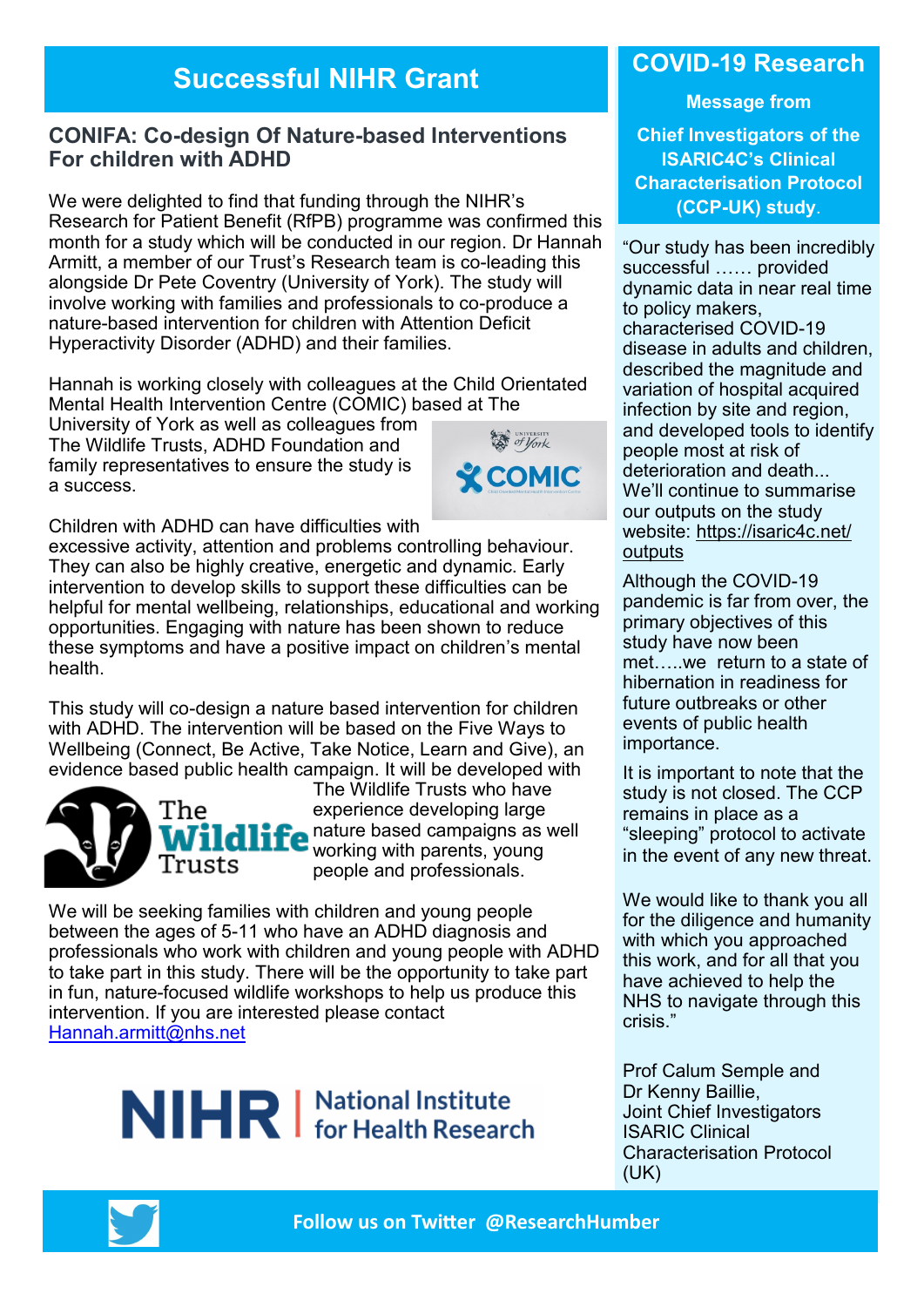# **Research studies**

#### **Practices, attitudes and outcomes of patients with memory complaints but with no dementia diagnosis following memory clinic assessment**

Patients referred to memory clinics who do not meet criteria for dementia diagnosis are mainly diagnosed with mild cognitive impairment, subjective cognitive impairment and age associated memory decline. **University of Sussex** Patients with these diagnoses are generally discharged. The reaction, impact and outcome for these patients following diagnosis is not clearly established.

This study aims to understand the attitudes, views and practices of patients with memory problems but no diagnosis of dementia, immediately after memory clinic assessment and then a year later. It also seeks to understand how the assessment may impact the patients' lifestyle practices for the next year.

The main study will involve the completion of a baseline questionnaire measuring patients' attitude to the diagnosis they received at the memory clinic and their future intentions and actions in relation to their health, social and lifestyle practices in response to their diagnosis. Patients will also be invited to complete a follow-up questionnaire to identify any changes within the year after memory clinic assessment.

### **Research studies looking at how the NHS can support people with psychosis to increase their physical activity…**

We need staff, service-users, and carers to take part in a one-off focus group or one to one interview as part of the Getting more Physically Active study led by Dr Rowan Diamond, Clinical Psychologist from Oxford Health NHS. This study is running until the beginning of April.



We're also looking for service-users to take part in a brief (30 minute) survey on lifestyle and physical activity, led by Dr Emily Peckham, from the 'Closing the Gap Network' team at University of York. This is running until the end of April. You can complete by post, online or over the telephone. [Collaborative studies](https://www.york.ac.uk/healthsciences/closing-the-gap/cohort/collaboration/) - Closing [the gap, University of York](https://www.york.ac.uk/healthsciences/closing-the-gap/cohort/collaboration/)



THE UNIVERSITY of York

The Department of Health Sciences

Both studies aim to find out personal preferences and what helps and hinders in terms of engaging in physical activity.

### **Active Brains**

### **Market Weighton Practice**



Dr Iqbal Hussain, Trust GP Research Lead, invited some patients from our Market Weighton Practice to consider becoming involved in a study called Active Brains. The study is testing an interactive programme to help people aged 60-85 with lifestyle changes and brain training activities which may help with memory and thinking skills.

The response has been very positive and over 30 patients from the practice have signed up. This is being led by the University of Southampton and lasts for five years. Clive Nicholson, Trust Research Nurse/Practitioner said "It's great to see such enthusiasm for research in the community. Our team is hoping to provide more opportunities for patient involvement in research in the near future."

#### **Research Drop-In Session**

#### **Thur 5 May, 12-12.30pm**

An informal session for anyone interested in research or who would like to become more involved in our studies. Contact us for the meeting link.